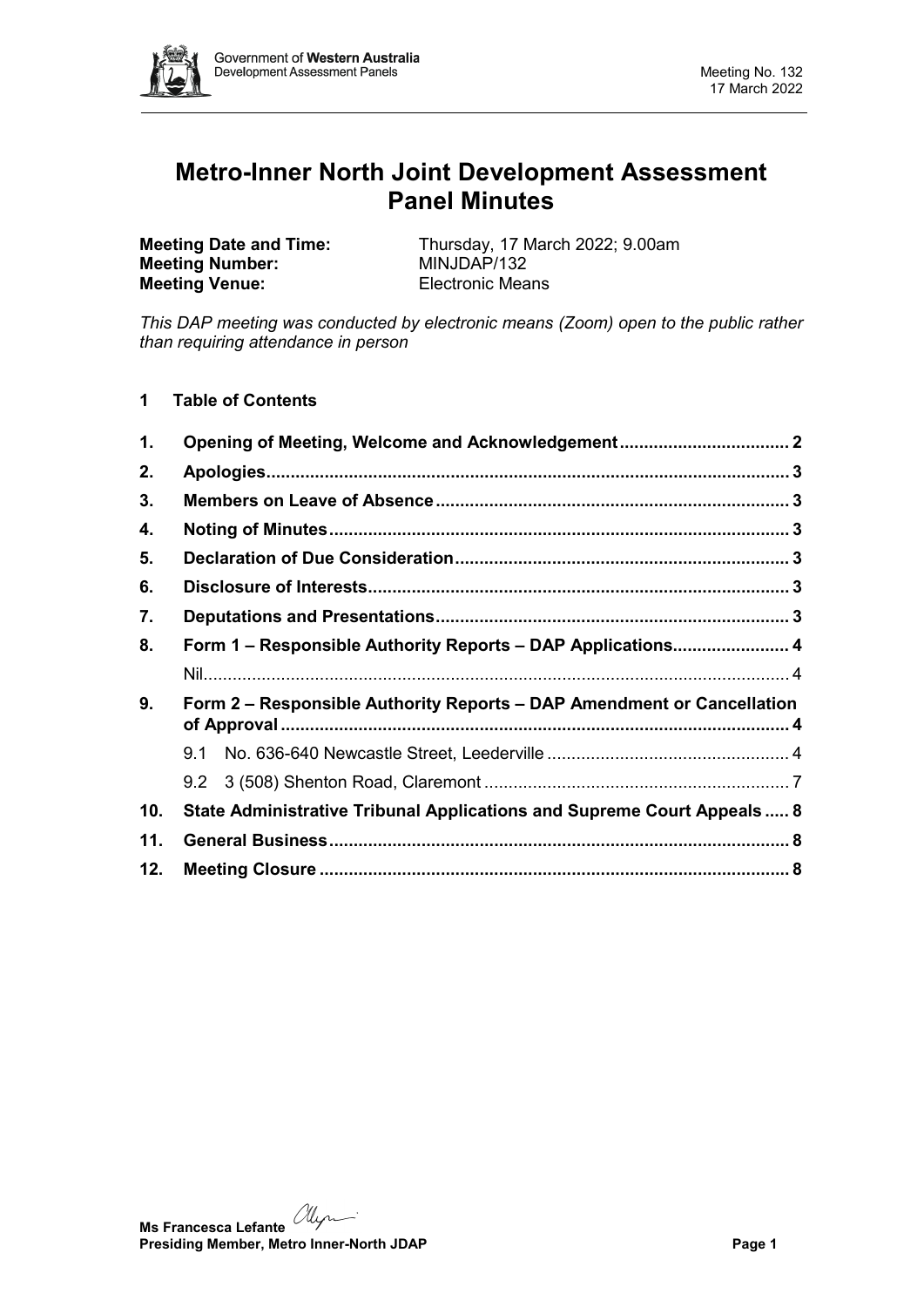

# **Attendance**

# **DAP Members**

Ms Francesca Lefante (Presiding Member) Ms Lee O'Donohue (Deputy Presiding Member) Mr John Syme (Third Specialist Member)

*Item 9.1* Cr Ashley Wallace (Local Government Member, City of Vincent) Cr Jonathan Hallett (Local Government Member, City of Vincent)

*Item 9.2* Cr Ryan Brown (Local Government Member, Town of Claremont)

# **Officers in attendance**

*Item 9.1* Mr Dan McCluggage (City of Vincent) Mr Jay Naidoo (City of Vincent)

*Item 9.2* Mr David Vinicombe (Town of Claremont)

## **Minute Secretary**

Ms Ashlee Kelly (DAP Secretariat) Ms Zoe Hendry (DAP Secretariat)

## **Applicants and Submitters**

*Item 9.1* Mr Trent Durward (Megara Property)

*Item 9.2* Mr Aaron Lohman (element WA)

## **Members of the Public / Media**

<span id="page-1-0"></span>Nil

# **1. Opening of Meeting, Welcome and Acknowledgement**

The Presiding Member declared the meeting open at 9.00am on 17 March 2022 and acknowledged the traditional owners and paid respect to Elders past and present of the land on which the meeting was being held.

The Presiding Member announced the meeting would be run in accordance with the DAP Standing Orders 2020 under the *Planning and Development (Development Assessment Panels) Regulations 2011.*

**Ms Francesca Lefante Presiding Member, Metro Inner-North JDAP Page 2**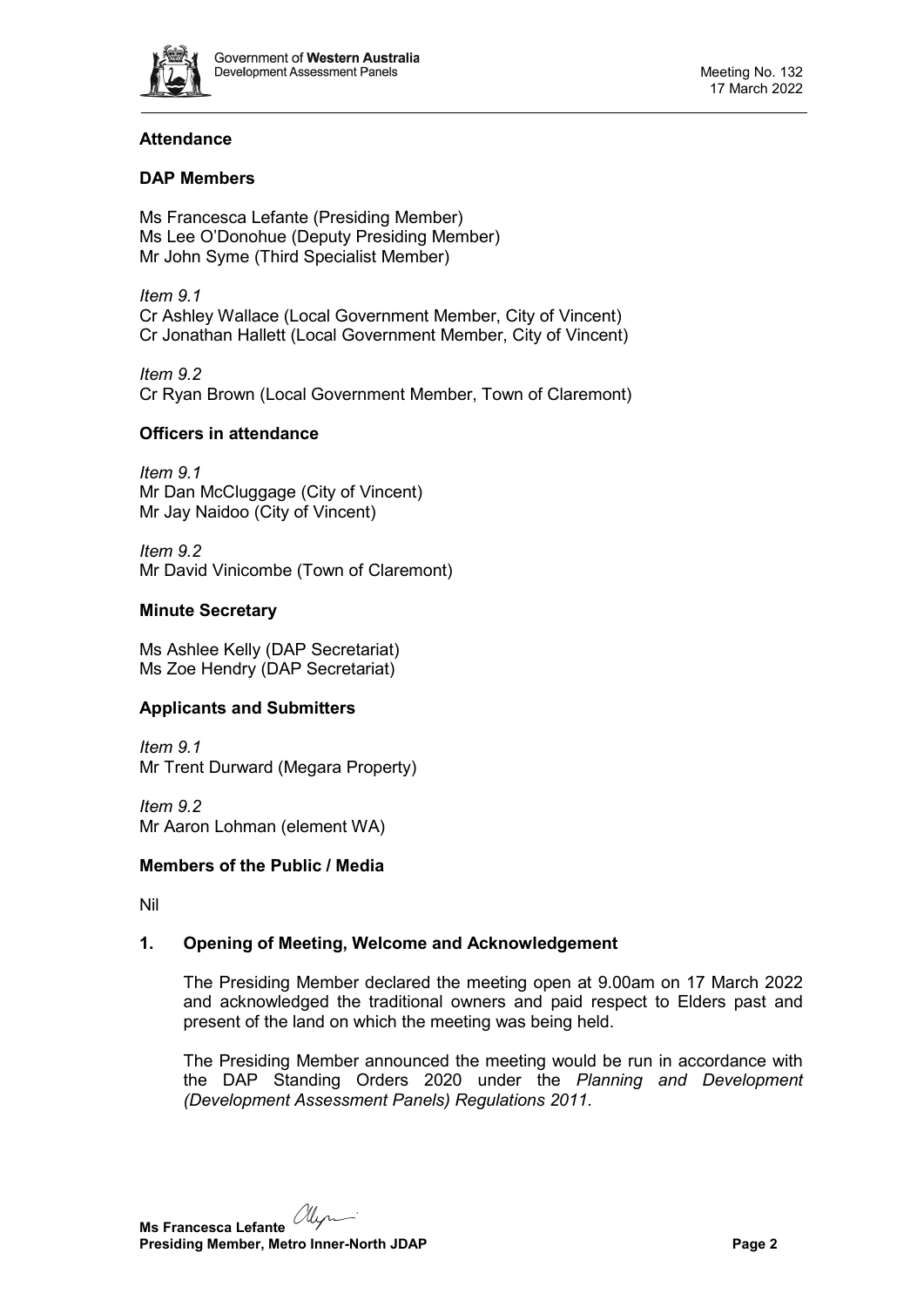

# **1.1 Announcements by Presiding Member**

The Presiding Member advised that in accordance with Section 5.16 of the DAP Standing Orders 2020 which states *'A person must not use any electronic, visual or audio recording device or instrument to record the proceedings of the DAP meeting unless the Presiding Member has given permission to do so.',* the meeting would not be recorded.

This meeting was convened via electronic means (Zoom). Members were reminded to announce their name and title prior to speaking.

## <span id="page-2-0"></span>**2. Apologies**

Cr Dan Loden (Local Government Member, City of Vincent) Cr Susan Gontaszewski (Local Government Member, City of Vincent) Cr Kate Main (Local Government Member, Town of Claremont) Cr Paul Kelly (Local Government Member, Town of Claremont) Cr Peter Telford (Local Government Member, Town of Claremont)

## <span id="page-2-1"></span>**3. Members on Leave of Absence**

Nil

## <span id="page-2-2"></span>**4. Noting of Minutes**

DAP members noted that signed minutes of previous meetings are available on the [DAP website.](https://www.dplh.wa.gov.au/about/development-assessment-panels/daps-agendas-and-minutes)

#### <span id="page-2-3"></span>**5. Declaration of Due Consideration**

All members declared that they had duly considered the documents.

#### <span id="page-2-4"></span>**6. Disclosure of Interests**

Nil

## <span id="page-2-5"></span>**7. Deputations and Presentations**

- **7.1** Mr Trent Durward (Megara) addressed the DAP in support of the recommendation for the application at Item 9.1 and responded to questions from the panel.
- **7.2** The City of Vincent Officers addressed the DAP in relation to the application at Item 9.1 and responded to questions from the panel.

## *The presentations at Item 7.1 – 7.2 were heard prior to the application at Item 9.1.*

**7.3** Mr Aaron Lohman (element) addressed the DAP in support of the recommendation for the application at Item 9.2.

*The presentation at Item 7.3 was heard prior to the application at Item 9.2.*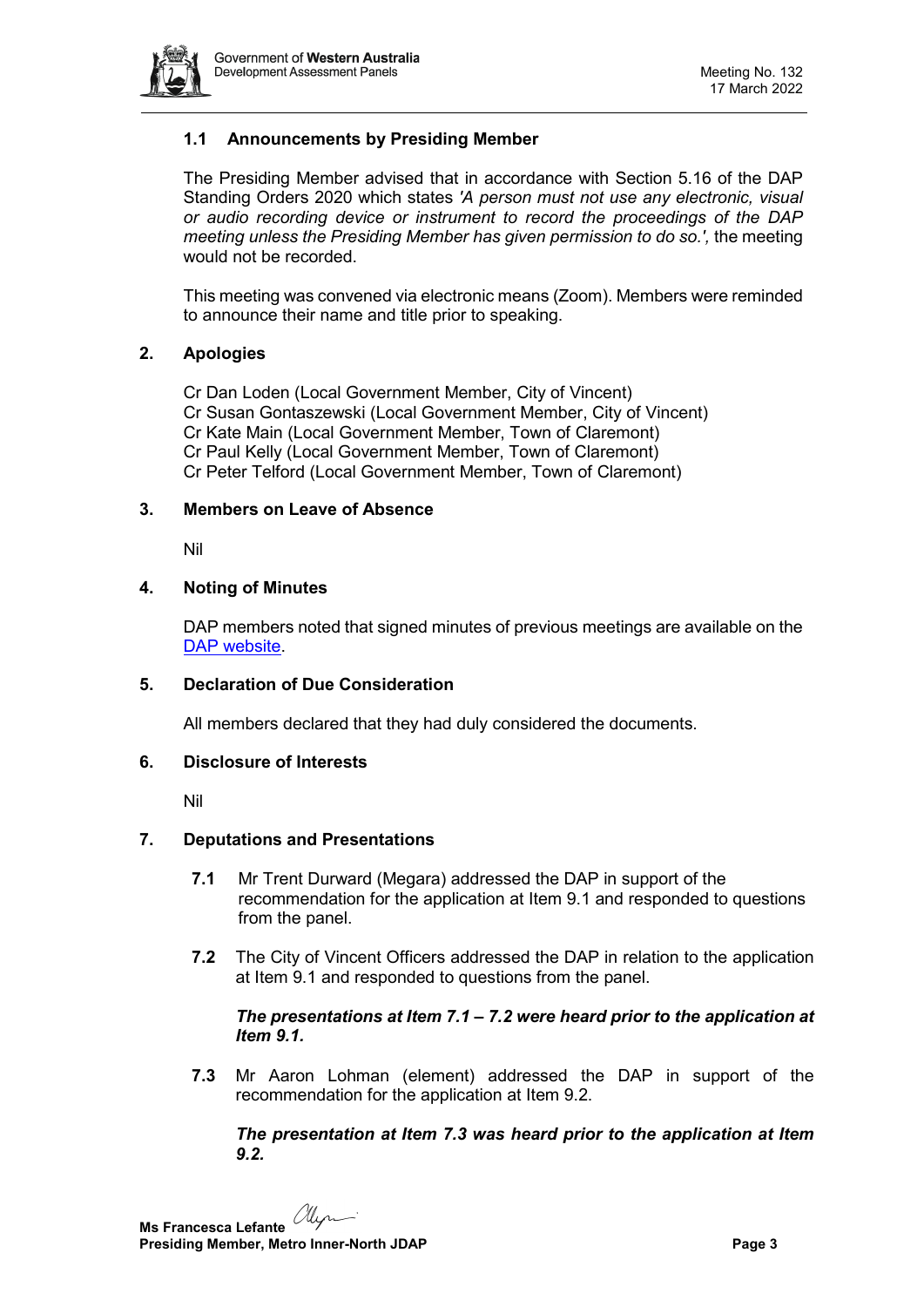

# <span id="page-3-0"></span>**8. Form 1 – Responsible Authority Reports – DAP Applications**

Nil

<span id="page-3-2"></span><span id="page-3-1"></span>**9. Form 2 – Responsible Authority Reports – DAP Amendment or Cancellation of Approval**

# <span id="page-3-3"></span>**9.1 No. 636-640 Newcastle Street, Leederville**

| <b>Development Description:</b> | Mixed Use Development                       |  |
|---------------------------------|---------------------------------------------|--|
| <b>Proposed Amendments:</b>     | Signage Addition and Amendment to Condition |  |
|                                 | 3 <sup>2</sup>                              |  |
| Applicant:                      | Megara                                      |  |
| Owner:                          | Leederville Property Investment Pty Ltd     |  |
| Responsible Authority:          | City of Vincent                             |  |
| DAP File No:                    | DAP/18/01491                                |  |

#### **REPORT RECOMMENDATION**

**Moved by:** Ms Lee O'Donohue **Seconded by:** Cr Ashley Wallace

That the Metro Inner-North JDAP resolves to:

- **1. Accept** that the DAP Application reference DAP/18/01491 as detailed on the DAP Form 2 dated 12 November 2021 is appropriate for consideration in accordance with regulation 17 of the *Planning and Development (Development Assessment Panels) Regulations 2011*;
- **2. Approve** DAP Application reference DAP/18/01491 and accompanying plans (SK20 rev 1, SK21 rev 3, SK22 rev 2, SK23 rev 1 and SK24 rev 1) dated 14 February 2022 in accordance with Clause 77 of Schedule 2 (Deemed Provisions) of the *Planning and Development (Local Planning Schemes) Regulations 2015*, and the provisions of the City of Vincent Local Planning Scheme No. 2, for the proposed minor amendment to the approved Mixed Use Development at No. 636- 640 Newcastle Street, Leederville, subject to the following conditions:

#### **Amended Conditions**

- 1. All conditions, requirements and advice notes detailed on development approval 5.2020.315.1 granted on 5 November 2020 continue to apply to this approval, except as follows:
	- 1.1. Condition 3.2 is amended to read as follows:
		- 3.2 A maximum of 109 persons (up to a maximum of 97 children) are permitted within the Child Care Premises at any one time.
	- 1.2. A new Condition 20 is added to read as follows:
		- 20. Signage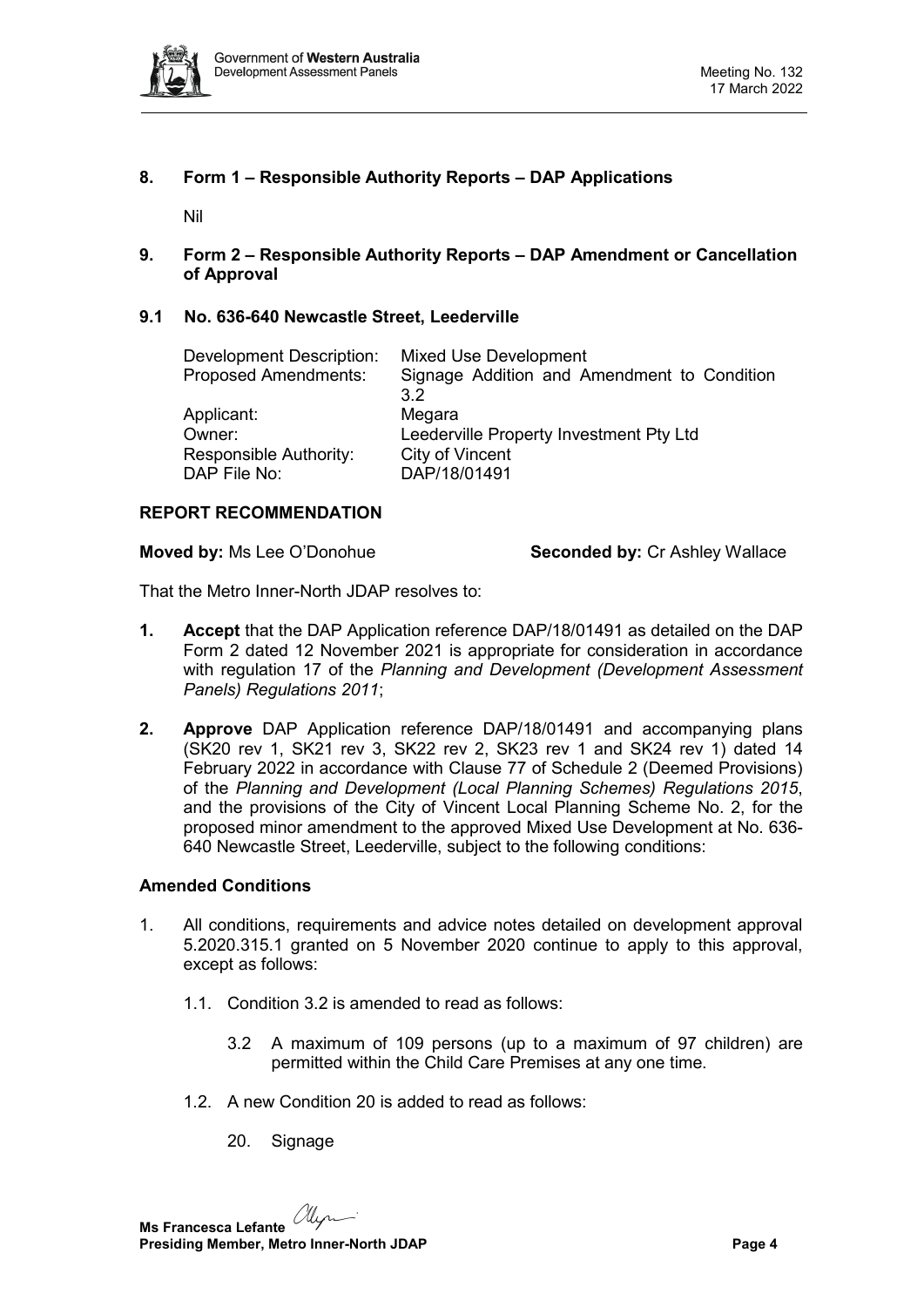- 20.1. The two above roof signs shall not be illuminated unless further development approval is obtained.
- 20.2. If illuminated, the wall sign shall to the satisfaction of the City:
	- a. not cause a nuisance by way of light spillage to abutting sites;
		- b. not comprise flashing, intermittent or running lights, or images that change more than once in any five minute period;
		- c. not interfere with or be likely to be confused with, traffic control signals; and
		- d. have a minimum clearance of 2.75 metres from finished ground level to the lowest part of the sign.
- 20.3. All signage shall be kept in a good state of repair, safe, nonclimbable, and free from graffiti for the duration of its display onsite, to the satisfaction of the City.
- 20.4. All signage shall advertise products or services that are available on the site, for the duration of its display on-site, to the satisfaction of the City.

# **The Report Recommendation was put and LOST.**

- For: Ms Francesca Lefante Ms Lee O'Donohue
- Against: Mr John Syme Cr Ashley Wallace Cr Jonathan Hallett

# **ALTERNATE MOTION**

**Moved by:** Mr John Syme **Seconded by:** Cr Ashley Wallace

That the Metro Inner-North JDAP resolves to:

- **1. Accept** that the DAP Application reference DAP/18/01491 as detailed on the DAP Form 2 dated 12 November 2021 is appropriate for consideration in accordance with regulation 17 of the *Planning and Development (Development Assessment Panels) Regulations 2011*;
- **2. Approve** DAP Application reference DAP/18/01491 in accordance with Clause 77 of Schedule 2 (Deemed Provisions) of the *Planning and Development (Local Planning Schemes) Regulations 2015*, and the provisions of the City of Vincent Local Planning Scheme No. 2, for the proposed minor amendment to the approved Mixed Use Development at No. 636-640 Newcastle Street, Leederville, subject to the following conditions: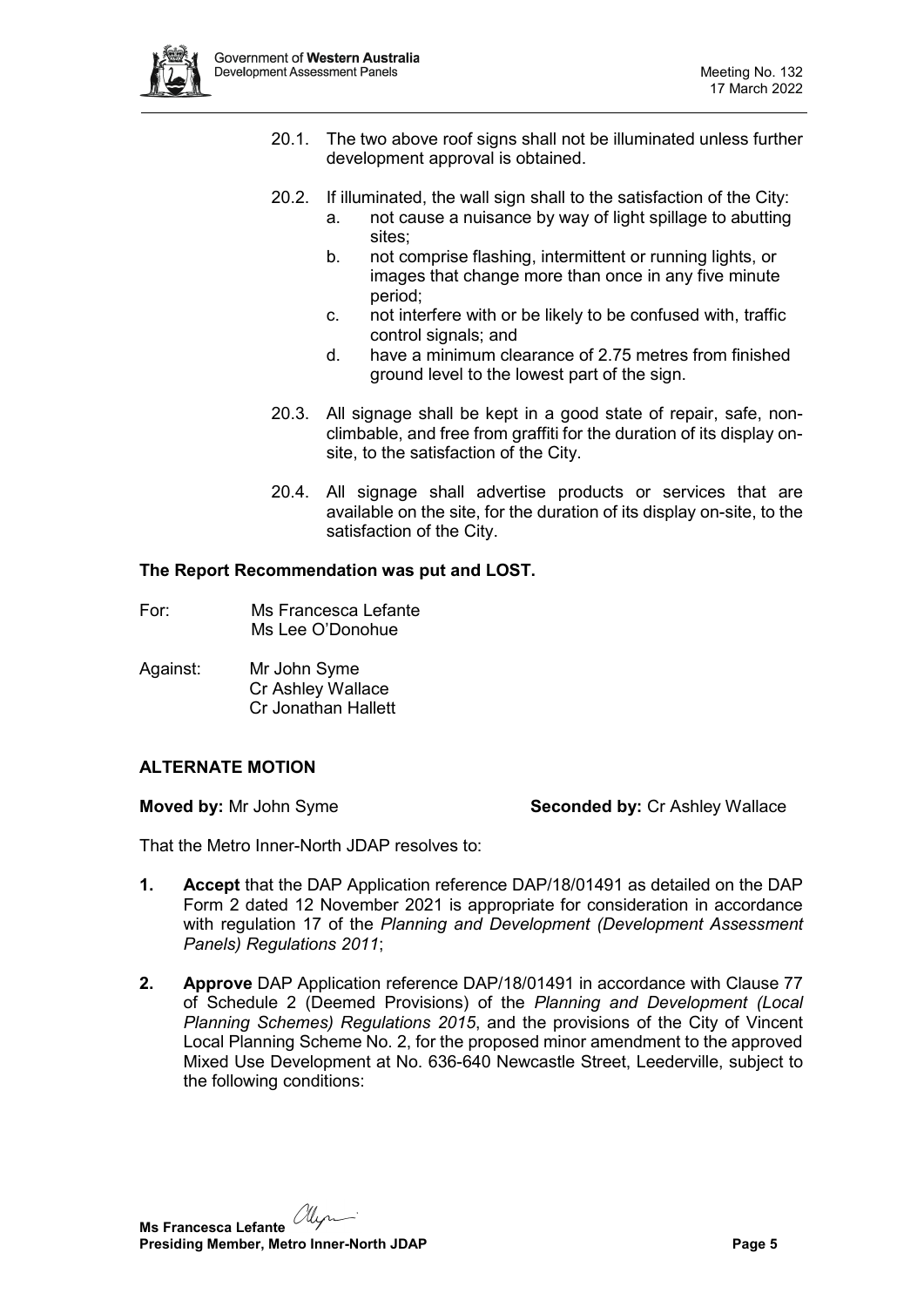

## **Amended Conditions**

- 1. All conditions, requirements and advice notes detailed on development approval 5.2020.315.1 granted on 5 November 2020 continue to apply to this approval, except as follows:
	- 1.1. Condition 3.2 is amended to read as follows:
		- 3.2 A maximum of 109 persons (up to a maximum of 97 children) are permitted within the Child Care Premises at any one time.
- **3. Refuse** new Condition No 20 relating to the Megara Signage for the following reasons:
	- The scale and design of the proposed signage is not appropriate to the building and the architectural detailing to which it relates;
	- The scale and design of the proposed signage is incompatible with existing surrounding development and is not appropriate to the general nature of land use in the area;

## **The Alternate Motion was put and CARRIED (3/2).**

- For: Mr John Syme Cr Ashley Wallace Cr Jonathan Hallett
- Against: Ms Francesca Lefante Ms Lee O'Donohue

**REASON:** The panel consider the merits of the proposed modifications and formed the opinion that the childcare components were minor changes that are consistent with the approval.

The majority of Panel Members were of the opinion that the proposed roof signage was not supported as the scale and design was considered to dominate the building and be not in context with the architectural detailing. In reaching a decision due consideration was given to the signage policy provisions and size and context of the proposal. On balance the majority of Panel Members did not support the signage changes.

## **PROCEDURAL MOTION**

**Moved by:** Ms Francesca Lefante **Seconded by:** Ms Lee O'Donohue

That the meeting be adjourned for a period of 1 minute.

#### **The Procedural Motion was put and CARRIED UNANIMOUSLY.**

**REASON:** to swap panel members for Item 9.2

*Cr Ashley Wallace and Cr Jonathan Hallett (City of Vincent) left the panel at 9.55am. Cr Ryan Brown (Town of Claremont) joined the panel at 9.56am.*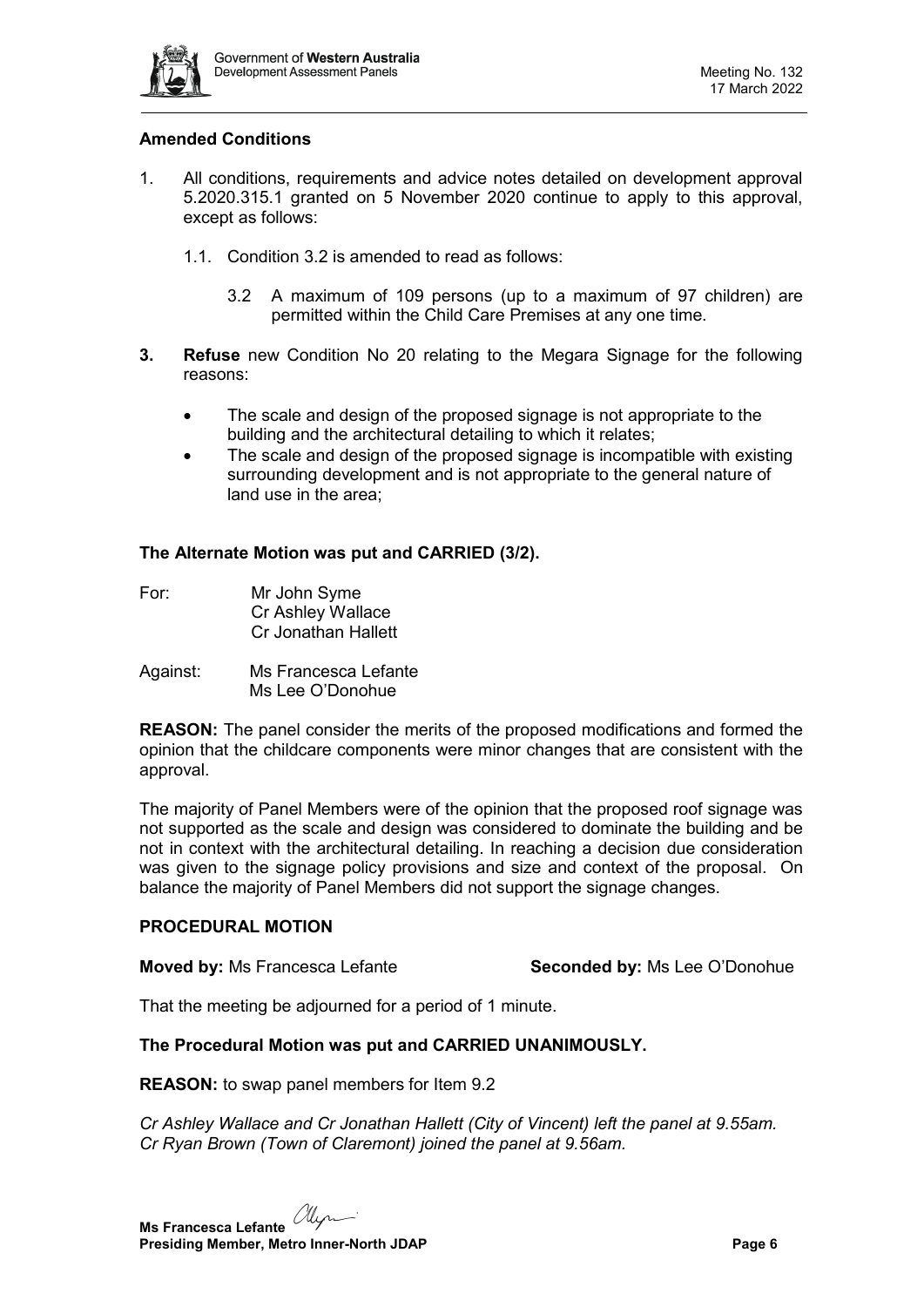

# <span id="page-6-0"></span>**9.2 3 (508) Shenton Road, Claremont**

| <b>Development Description:</b><br><b>Proposed Amendments:</b> | Amendment to Development Approval<br>Minor modifications to design elements and<br>reallocation of parking between commercial<br>tenancies. |
|----------------------------------------------------------------|---------------------------------------------------------------------------------------------------------------------------------------------|
| Applicant:                                                     | Element WA                                                                                                                                  |
| Owner:                                                         | Iris 2015 No.2 Pty Ltd                                                                                                                      |
| Responsible Authority:                                         | Town of Claremont                                                                                                                           |
| DAP File No:                                                   | DAP/18/01438                                                                                                                                |

## **REPORT RECOMMENDATION**

**Moved by:** Mr John Syme **Seconded by:** Ms Lee O'Donohue

That the Metro Inner-North Joint Development Assessment Panel resolves to:

- 1. **Accept** that the DAP Application reference DAP/18/01438 as detailed on the DAP Form 2 dated 22 December 2021 is appropriate for consideration in accordance with regulation 17 of the *Planning and Development (Development Assessment Panels) Regulations 2011*;
- 2. **Approve** DAP Application reference DAP/18/01438 and accompanying plans (Attachment 2) in accordance with Clause 68 of Schedule 2 (Deemed Provisions) of the *Planning and Development (Local Planning Schemes) Regulations 2015* , and the provisions of Part V of the Town of Claremont Local Planning Scheme No. 3, for the proposed minor amendments to the approved Mixed Use Development at 3 (Lot 508) Shenton Road, Claremont subject to the following conditions:

## **Amended Conditions**

- 1. Condition 7 is amended to read as follows:
	- 7. Provision of 13 car parking bays for the proposed commercial and retail tenancies are to be allocated and marked as tenant and visitor bays as follows:
		- commercial 3 tenants and 6 visitors;
		- retail 1 tenant and 3 visitors; and
		- a minimum of nine of the 13 retail and commercial parking bays are to be provided in front of security to the satisfaction of the Town of Claremont.

All other conditions and requirements detailed on the previous SAT Approval dated 18 November 2019, shall remain unless altered by this application.

#### **The Report Recommendation was put and CARRIED UNANIMOUSLY.**

**REASON:** The proposed modifications are considered minor and are appropriate in the context of the original approved plans. The proposed minor changes including parking reallocation are considered improvements to the development. The JDAP supported the development changes consistent with the recommendation and reasons outlined in the RAR.